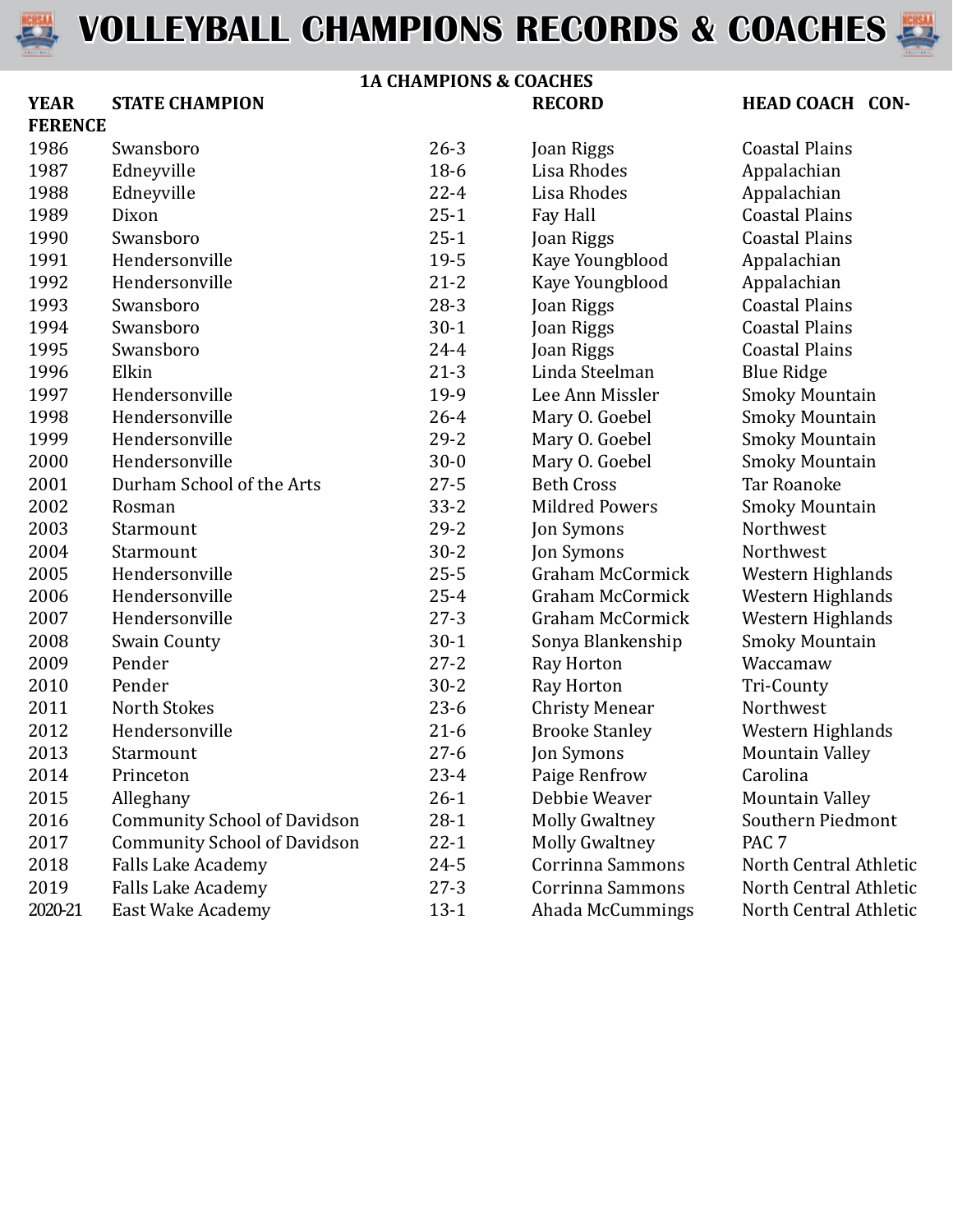



| <b>2A CHAMPIONS &amp; COACHES</b> |                           |               |                        |                         |
|-----------------------------------|---------------------------|---------------|------------------------|-------------------------|
| <b>YEAR</b>                       | <b>STATE CHAMPION</b>     | <b>RECORD</b> | <b>HEAD COACH</b>      | <b>CONFERENCE</b>       |
| 1985                              | Ledford                   |               | Kathy Earp             | Central Carolina        |
| 1986                              | <b>Mount Airy</b>         | $17 - 2$      | <b>Ginger Ashley</b>   | Northwest               |
| 1987                              | <b>Mount Airy</b>         | $27-0$        | <b>Ginger Ashley</b>   | Northwest               |
| 1988                              | Louisburg                 | $37-0$        | <b>Freddie Edwards</b> | Capital Area            |
| 1989                              | Louisburg                 | $26 - 4$      | Freddie Edwards        | Capital Area            |
| 1990                              | <b>Mount Airy</b>         | $21 - 2$      | Sandy George           | Northwest               |
| 1991                              | Southwestern Randolph     | $29-1$        | Rachel Goad            | <b>Central Tar Heel</b> |
| 1992                              | Southwestern Randolph     | $31 - 2$      | Rachel Goad            | <b>Central Tar Heel</b> |
| 1993                              | Mooresville               | $26-1$        | <b>Nancy Dilks</b>     | Western Piedmont        |
| 1994                              | Mooresville               | $26-1$        | <b>Nancy Dilks</b>     | Western Piedmont        |
| 1995                              | Southwest Guilford        | $25 - 3$      | Donna Christy          | Mid-State               |
| 1996                              | Forbush                   | $30 - 0$      | Robyn Wesselman        | Northwest               |
| 1997                              | Forbush                   | $30 - 0$      | Robyn Wesselman        | <b>Mountain Valley</b>  |
| 1998                              | Forbush                   | $30-1$        | Robyn Wesselman        | <b>Mountain Valley</b>  |
| 1999                              | <b>Charlotte Catholic</b> | $24 - 2$      | Tim Leary              | <b>Rocky River</b>      |
| 2000                              | <b>Charlotte Catholic</b> | $29-0$        | Tim Leary              | <b>Rocky River</b>      |
| 2001                              | <b>Charlotte Catholic</b> | $27-0$        | Tim Leary              | <b>Rocky River</b>      |
| 2002                              | Southern Vance            | $36 - 0$      | Darylnn Oxendine       | Northern Carolina       |
| 2003                              | West Henderson            | $29-1$        | Jan Stanley            | Western Highlands       |
| 2004                              | West Henderson            | $36 - 0$      | Jan Stanley            | Western Highlands       |
| 2005                              | <b>Cardinal Gibbons</b>   | $33 - 2$      | Jim Freeman            | Mid-State               |
| 2006                              | <b>Cardinal Gibbons</b>   | $28 - 5$      | Jim Freeman            | Mid-State               |
| 2007                              | <b>Cardinal Gibbons</b>   | $31 - 2$      | Jim Freeman            | Mid-State               |
| 2008                              | West Henderson            | $26 - 0$      | Jan Stanley            | Western Athletic        |
| 2009                              | North Surry               | $33-0$        | <b>Shane Slate</b>     | Northwest               |
| 2010                              | Starmount                 | $25 - 7$      | Jon Symons             | <b>Mountain Valley</b>  |
| 2011                              | Newton-Conover            | $29 - 5$      | Linda Richards         | Catawba Valley Athletic |
| 2012                              | North Surry               | $33-0$        | <b>Shane Slate</b>     | Northwest               |
| 2013                              | Hendersonville            | $24 - 5$      | Erica Cantrell         | Western Highlands       |
| 2014                              | Hendersonville            | $27 - 2$      | Erica Cantrell         | Western Highlands       |
| 2015                              | South Granville           | $29-3$        | Christy Fitzgerald     | Northern Carolina       |
| 2016                              | Carrboro                  | $30 - 0$      | Steve Scanga           | Mid-State               |
| 2017                              | Carrboro                  | $31-0$        | Steve Scanga           | Mid-State               |
| 2018                              | <b>Currituck County</b>   | $22-6$        | Doug Towle             | Northeastern Coastal    |
| 2019                              | Fred T. Foard             | $33-1$        | Meredith Lombardi      | Northwestern Foothills  |
| 2020-21                           | Fred T. Foard             | $19-0$        | Meredith Lombardi      | Northwestern Foothills  |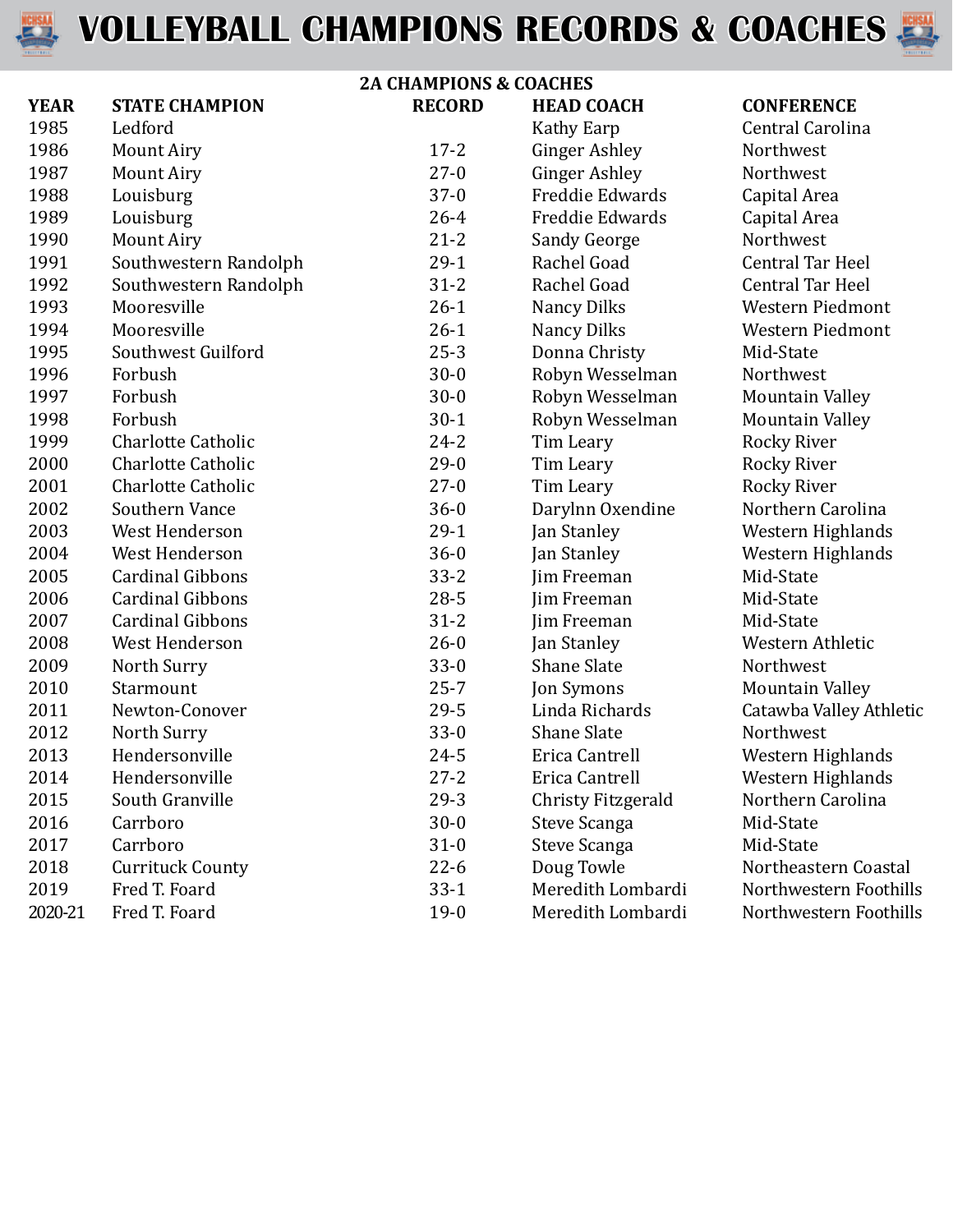



| <b>3A CHAMPIONS &amp; COACHES</b> |                         |               |                      |                          |
|-----------------------------------|-------------------------|---------------|----------------------|--------------------------|
| <b>YEAR</b>                       | <b>STATE CHAMPION</b>   | <b>RECORD</b> | <b>HEAD COACH</b>    | <b>CONFERENCE</b>        |
| 1985                              |                         |               |                      |                          |
| 1986                              | D.H. Conley             | $23-3$        | Martha McCaskill     | Coastal                  |
| 1987                              | Trinity                 | $28 - 2$      | <b>Cathy Claris</b>  | Tri-County               |
| 1988                              | <b>West Carteret</b>    | $30-1$        | Carolyn Temple       | Coastal                  |
| 1989                              | West Henderson          | $20 - 2$      | Jan Stanly           | Western Athletic         |
| 1990                              | West Henderson          | $25 - 0$      | Jan Stanly           | Western Athletic         |
| 1991                              | <b>Smoky Mountain</b>   | $26 - 2$      | Cindi Simmons        | Western Athletic         |
| 1992                              | <b>Smoky Mountain</b>   | $29-1$        | Cindi Simmons        | Western Athletic         |
| 1993                              | <b>Smoky Mountain</b>   | $25 - 2$      | Cindi Simmons        | Western Athletic         |
| 1994                              | Asheboro                | $26 - 0$      | Kim Dickinson        | Mid-Piedmont             |
| 1995                              | Fred T. Foard           | $22 - 1$      | Linda Richards       | <b>Western Piedmont</b>  |
| 1996                              | Fred T. Foard           | $26 - 2$      | Linda Richards       | <b>Western Piedmont</b>  |
| 1997                              | Fred T. Foard           | $25 - 5$      | Linda Richards       | <b>Western Piedmont</b>  |
| 1998                              | <b>Kings Mountain</b>   | $34-1$        | Dianna Bridges       | Southwestern             |
| 1999                              | <b>East Henderson</b>   | $23 - 2$      | <b>Jill Perry</b>    | Mountain Athletic        |
| 2000                              | <b>East Henderson</b>   | $24 - 3$      | <b>Jill Perry</b>    | <b>Mountain Athletic</b> |
| 2001                              | <b>Kings Mountain</b>   | $26 - 3$      | Suzanne Grayson      | Southwestern Foothills   |
| 2002                              | Fred T. Foard           | $30 - 0$      | Linda Richards       | Southwestern Foothills   |
| 2003                              | Fred T. Foard           | $22-6$        | Lettie Wilkes        | Southwestern Foothills   |
| 2004                              | Mooresville             | $28 - 0$      | <b>Nancy Dilks</b>   | North Piedmont           |
| 2005                              | Fred T. Foard           | $26 - 3$      | Lettie Wilkes        | Catawba Valley Athletic  |
| 2006                              | Southwest Guilford      | $27-1$        | <b>Cindy Seymour</b> | Piedmont Triad           |
| 2007                              | D.H. Conley             | $24 - 4$      | Jennifer Gillikin    | Coastal                  |
| 2008                              | North Iredell           | $26 - 0$      | Natalie Tribble      | Northern Piedmont        |
| 2009                              | <b>Cardinal Gibbons</b> | $25-1$        | Jim Freeman          | Carolina                 |
| 2010                              | <b>Cardinal Gibbons</b> | $21 - 2$      | Logan Barber         | Carolina                 |
| 2011                              | <b>Cardinal Gibbons</b> | $22-3$        | Logan Barber         | Carolina                 |
| 2012                              | <b>Cardinal Gibbons</b> | $21-3$        | Logan Barber         | Carolina                 |
| 2013                              | <b>Cardinal Gibbons</b> | $28-0$        | Logan Barber         | <b>Big Eight</b>         |
| 2014                              | <b>Cardinal Gibbons</b> | $27 - 0$      | Logan Barber         | <b>Big Eight</b>         |
| 2015                              | South Iredell           | $27-1$        | Megan Skouby         | North Piedmont           |
| 2016                              | Cox Mill                | $34-0$        | Michelle Phillips    | South Piedmont           |
| 2017                              | North Iredell           | $28 - 2$      | Natalie Tribble      | North Piedmont           |
| 2018                              | Marvin Ridge            | $44 - 2$      | <b>Brook Hammers</b> | Southern Carolina        |
| 2019                              | Chapel Hill             | $28-1$        | Ross Fields          | Big Eight                |
| 2020-21                           | D.H. Conley             | $18-1$        | Jennifer Gilliken    | Eastern Carolina         |
|                                   |                         |               |                      |                          |